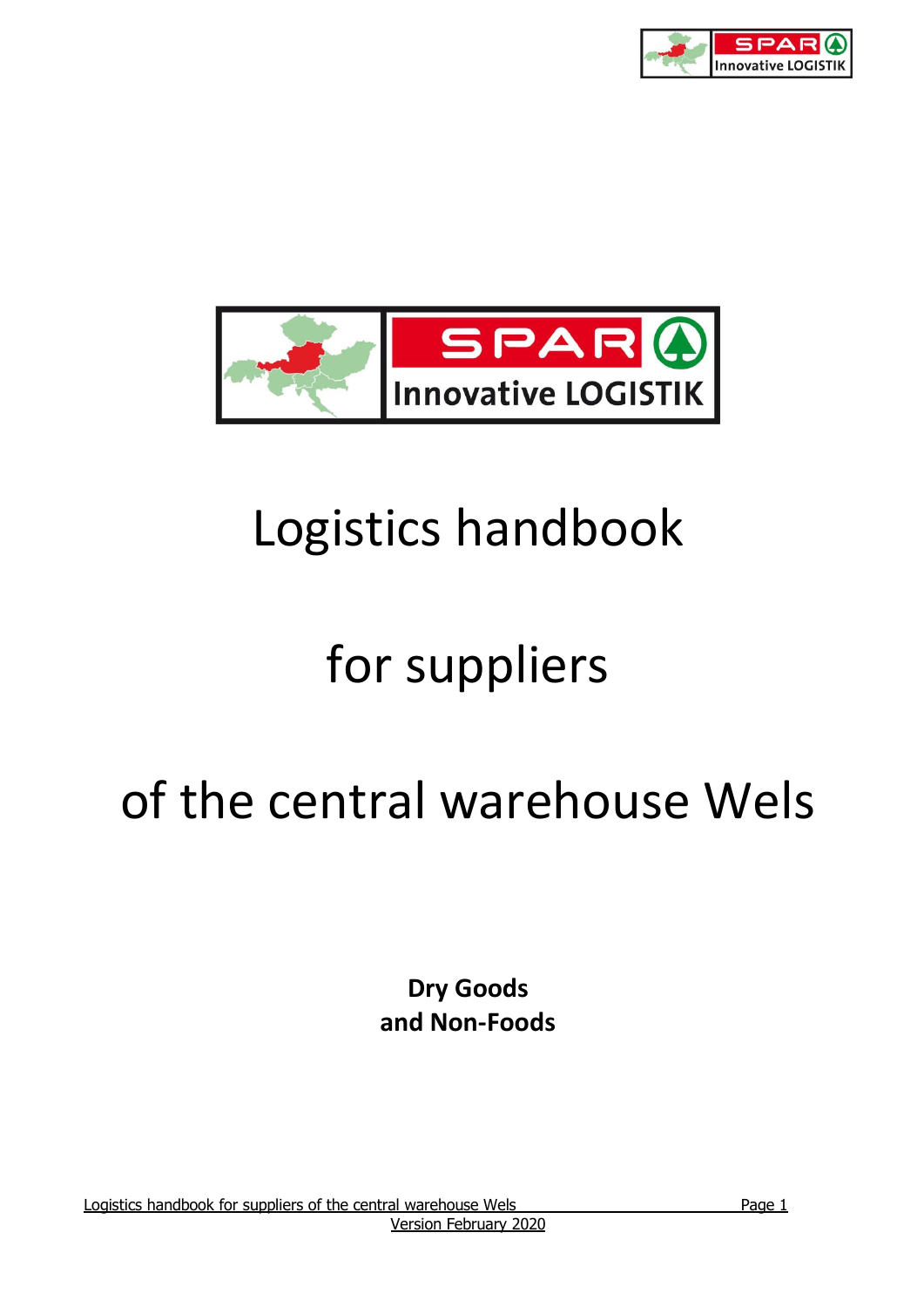

# **Table of Contents**

| 1                       |                |  |
|-------------------------|----------------|--|
| $\overline{2}$          |                |  |
| 2.1                     |                |  |
|                         | 2.1.1<br>2.1.2 |  |
| 2.2                     |                |  |
|                         | 2.2.1          |  |
|                         | 2.2.2          |  |
|                         | 2.2.3          |  |
|                         | 2.2.4          |  |
|                         | 2.2.5          |  |
|                         | 2.2.6          |  |
|                         | 2.2.7          |  |
|                         | 2.2.8<br>2.2.9 |  |
|                         | 2.2.10         |  |
| $\overline{3}$          |                |  |
|                         | 3.1.1          |  |
|                         | 3.1.2          |  |
|                         | 3.1.3          |  |
| $\overline{\mathbf{4}}$ |                |  |
| 5                       |                |  |
| 6                       |                |  |
| $\overline{7}$          |                |  |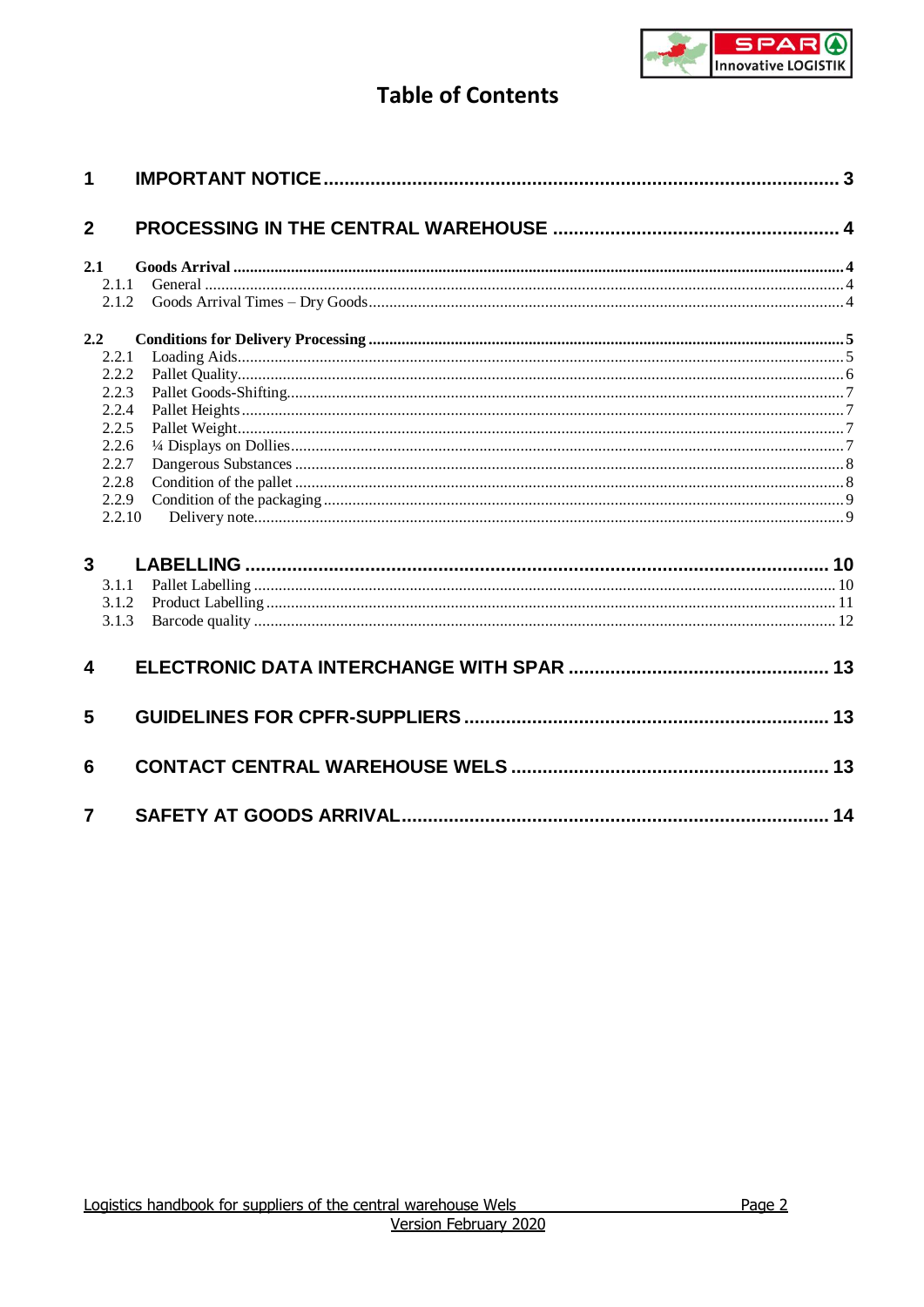

# <span id="page-2-0"></span>**1 Important Notice**

**In order to avoid any problems in advance, please contact the Logistics Department prior to the first delivery.**

**Contact:** 

SPAR Österr. Warenhandels AG, Zentrallager Wels, Terminalstraße 85, A-4600 Wels Gerhard Kroiss, Tel.: +43 7242 25403 521, E-Mail: [gerhard.kroiss@spar.at](mailto:gerhard.kroiss@spar.at) Sonja Sommerhuber, Tel. +43 7242 25403 524, E-Mail: [sonja.sommerhuber@spar.at](mailto:sonja.sommerhuber@spar.at)

**Additionally the registration on our B2B Portal is necessary [\(http://b2b.spar.at\)](https://b2b.spar.at/). There you also always find the latest version of our logistics handbook.**

**Central warehouse WELS ZLW → Delivery Area the whole of Austria** SPAR Österr. Warenhandels AG Zentrallager Wels Terminalstraße 85 4600 Wels Tel.: +43 (0)7242 25403 - 0 GLN: 91 00400 00000 4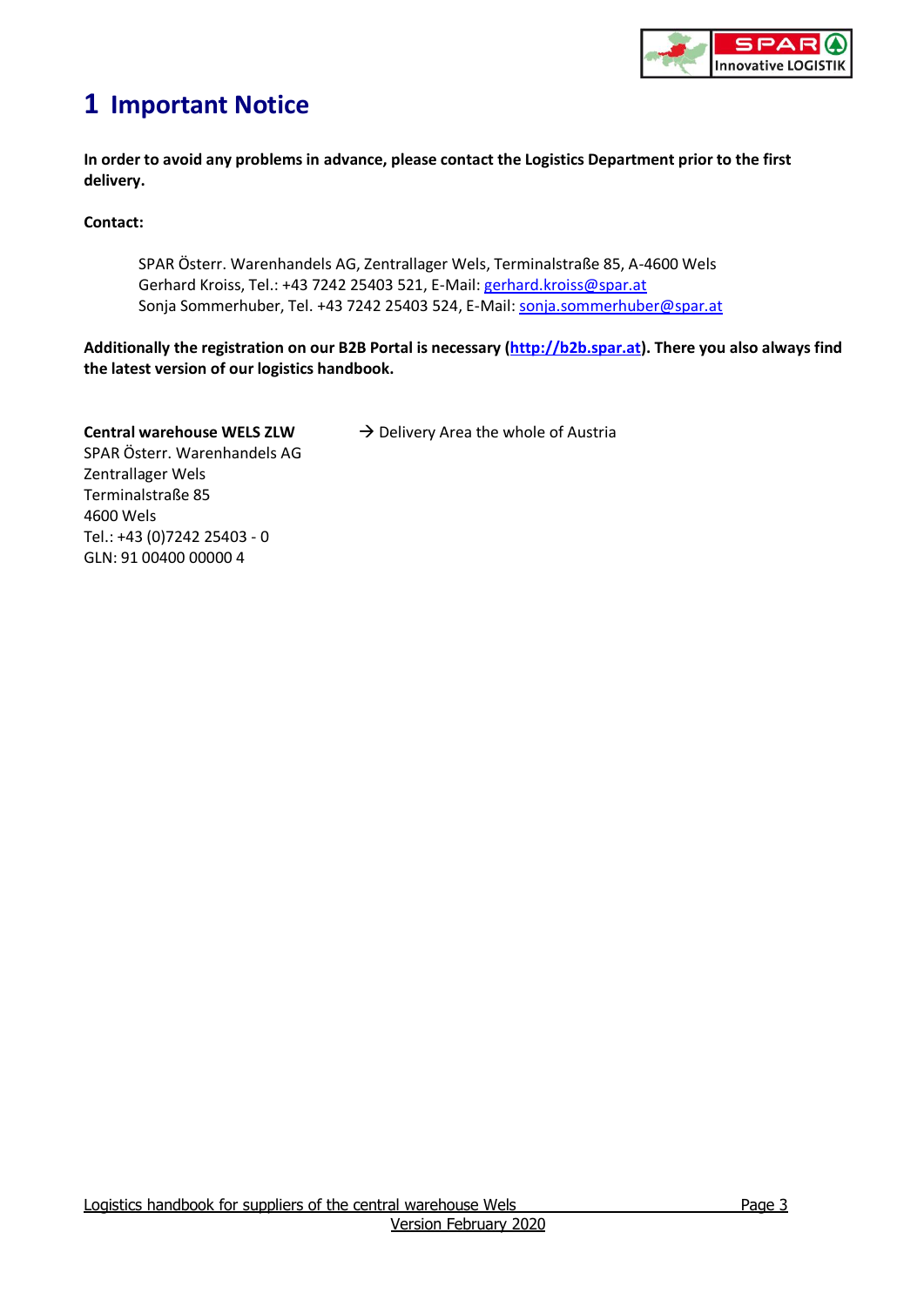

# <span id="page-3-0"></span>**2 Processing in the central warehouse**

# <span id="page-3-1"></span>**2.1 Goods Arrival**

# <span id="page-3-2"></span>**2.1.1 General**

The goods arrival can occur by truck in all SPAR Warehouses. The goods arrival by bus, car or any other small vehicle is not allowed and will lead to a rejection of the delivery.

## **Standard Delivery Condition for all regional Warehouses:**

The truck driver is responsible for loading onto the free conveyor equipment (transfer of ownership liability is approx. 4 m behind the first lockable door at the beginning of the conveyor, furthermore the SPAR Company general terms of delivery apply).

For the unloading of the goods the truck driver by order of the suppliers or by the freight carrier will be supplied with manual pallet lifters, electrical pallet lifters and double-pallet fork lift trucks. The pallets must be placed on the conveyor by the driver.

# <span id="page-3-3"></span>**2.1.2 Goods Arrival Times – Dry Goods**

| <b>CWW</b>                    |           |                 |
|-------------------------------|-----------|-----------------|
| <b>Central Warehouse Wels</b> | $MO$ - FR | $05:00 - 19:00$ |

In order to guarantee a punctual unloading at the SPAR warehouses and to avoid stand by times, there is the possibility of time slot reservation with MERCAREON time slot management.

Via the MERCAREON internet portal delivering carriers have the possibility to view the available time slots for a specific delivery and to book the most adequate slot.

Please find more information at [www.mercareon.com.](http://www.mercareon.com/)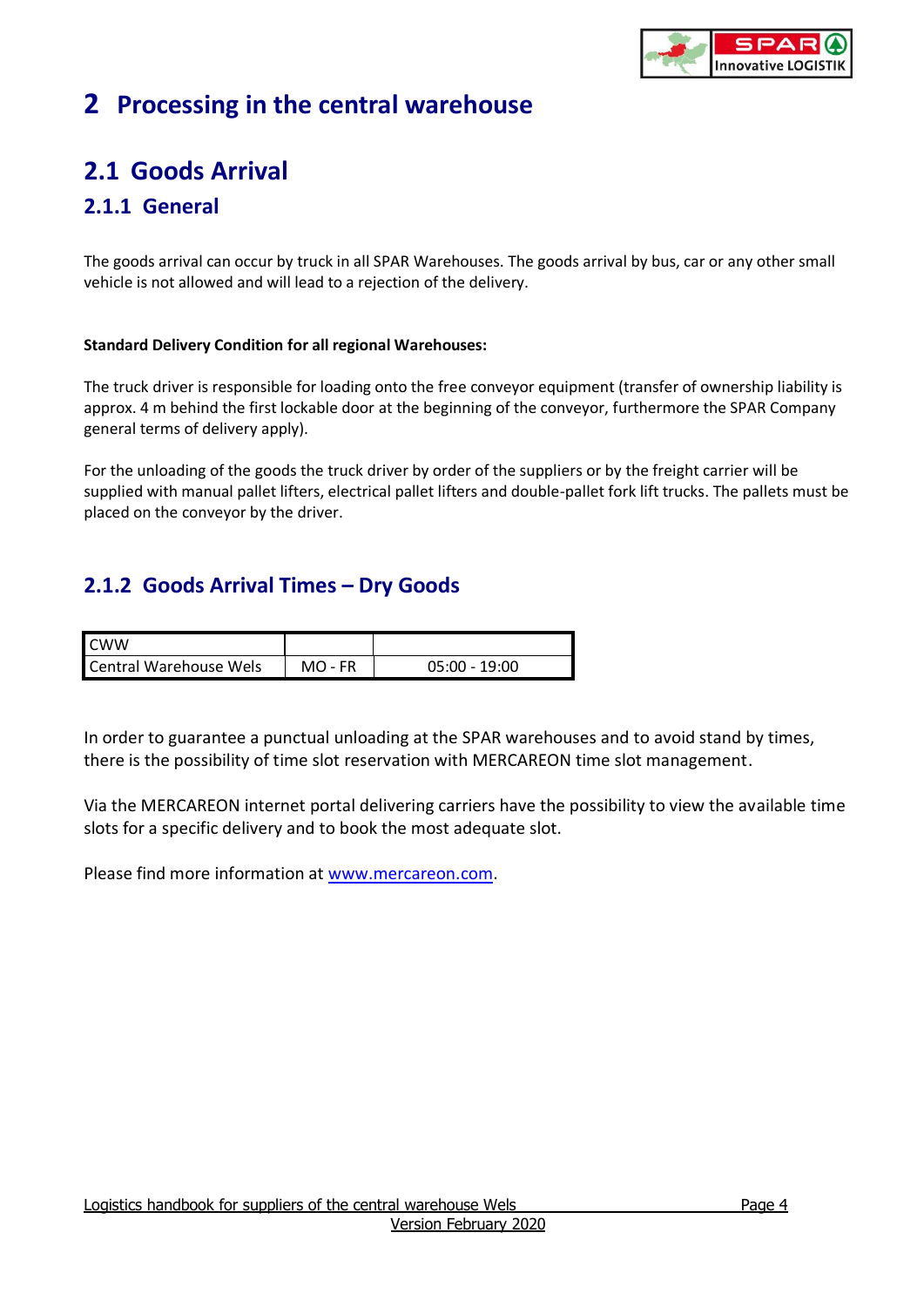

# <span id="page-4-0"></span>**2.2 Conditions for Delivery Processing**

## <span id="page-4-1"></span>**2.2.1 Loading Aids**

#### **CHEP Pallet**

As loading aids, SPAR prefers the use of the CHEP Europallet (B1208A), with the overall dimensions of 1200 mm x 800 mm. In this rental system, there is no pallet exchange. The empty pallets are collected directly from the regional warehouses by employees of the CHEP company for redistribution.



#### **Europool Pallet**

As a further loading aid SPAR accepts the Europool Pallet (DIN EN 13698-1). They are processed as described below (pallet and poolcase processing).



#### **Pallet and Poolcase Processing**

Generally the pallets and poolcases are processed by exchange. This means that the supplier receives the same amount of exchanged pallets/poolcases as those delivered. (one way, overseas and Düsseldorfer pallets will not be exchanged or refunded)

#### **Exceptions to the Rule:**

Should there, in exceptional cases, not be enough empty pallets/poolcases for an exchange with the supplier, SPAR will retain the pallets/poolcases as a gratuitous loan from the supplier. The truck driver will receive a confirmation with which the reclaim can be asserted. Reclaiming pallets/poolcases is possible at any time during the following three months as soon as the (Original) confirmation is produced. This rule is only applicable at the relevant Regional Warehouse – this means that a confirmation from Wörgl cannot be redeemed at St Pölten etc. For reasons of accounting and stock keeping confirmations older than three months can not be redeemed. The possibility to reclaim will expire after three months.

Should the exchange not be possible on the part of SPAR, the confirmation will be extended for further three months.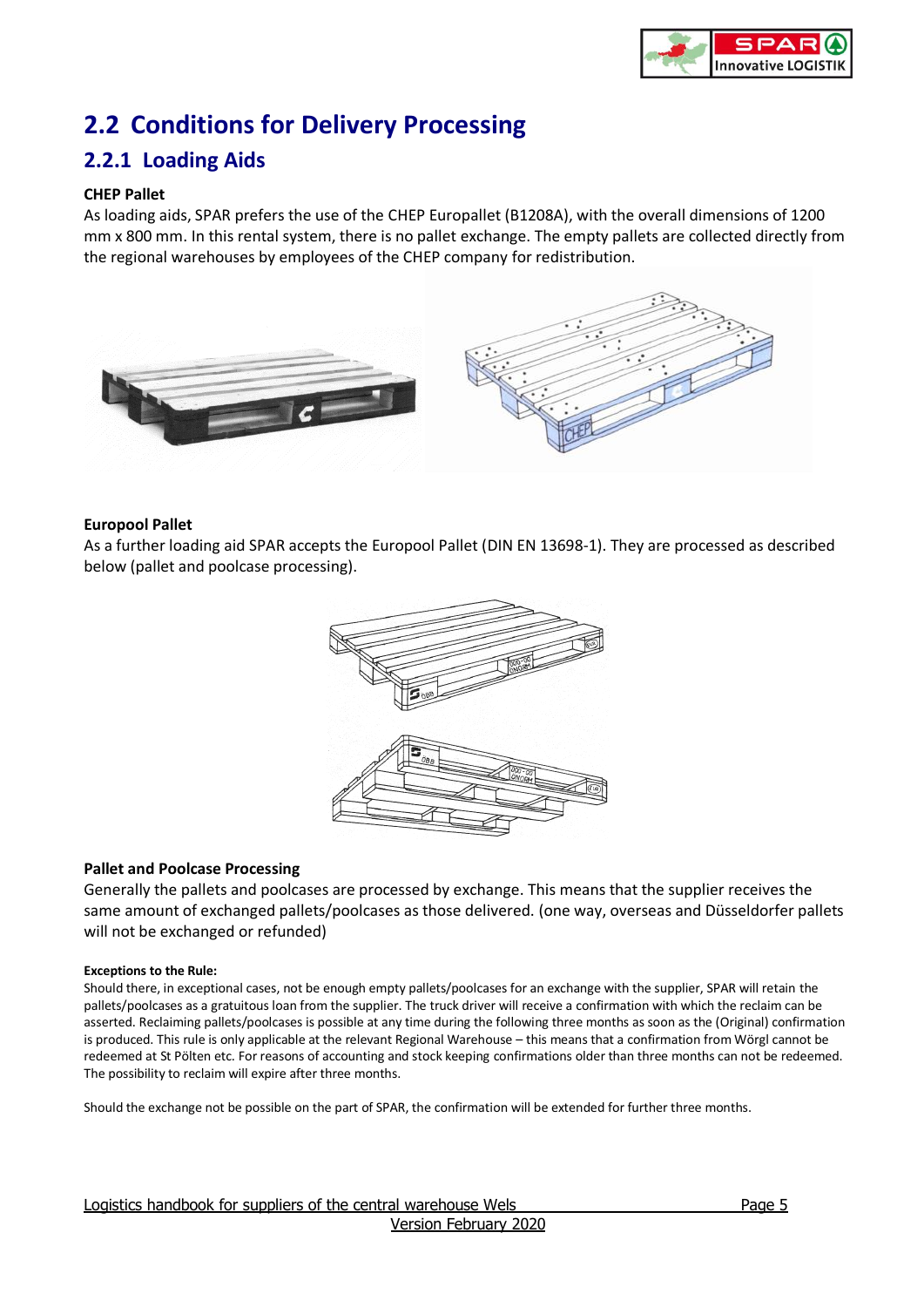

# <span id="page-5-0"></span>**2.2.2 Pallet Quality**

SPAR will not accept or exchange pallets on which:

- 1. a board is missing, or broken either diagonally or straight across
- 2. a base or decking is so damaged or splintered that a nail or a screw is projecting
- 3. a block is missing or broken or so splintered that screws or nails are visible.
- 4. there is not at least one identification symbol (EUR and pool-keeper logo) on each long side that is legible.
- 5. the general condition is so bad that the load bearing capacity is not guaranteed or where the loaded goods could be damaged or soiled.



#### **BEWARE:**

The central warehouse is a fully automated warehouse, therefore the optimal quality of pallets is essential for having an efficient flow of goods through the warehouse. Placing a damaged pallet onto a conveyor is not possible, so the articles have to be restacked on a good quality pallet.

**Deliveries on poor quality pallets will be rejected by goods receiving,** in order to accelerate the goods receiving process.

If the pallets don't meet the SPAR criteria, the supplier will be charged the additional work (EUR 20.- per pallet).

That is also valid for CHEP Pallets, which are distributed over cheaper rental models like the pickup from wholesalers. Such models can lead to a poorer CHEP pallet quality, because of not every pallet being checked and repaired at the CHEP service center. Due to cost and environment reasons this is of course reasonable, but it must not lead to a bad pallet quality. Therefore every supplier has to check the pallet quality prior to sending, otherwise additional expenses occur in the goods arrival. In case of an accumulation of damaged CHEP pallets we will charge it.

The number of defective pallets and the signature of the goods receiving personnel on the bill of delivery serve as a proof. SPAR has no burden of proof by photographs.

> **The delivery must take place on the day arranged with SPAR. Deliveries which arrive on the wrong day can be rejected by goods receiving.**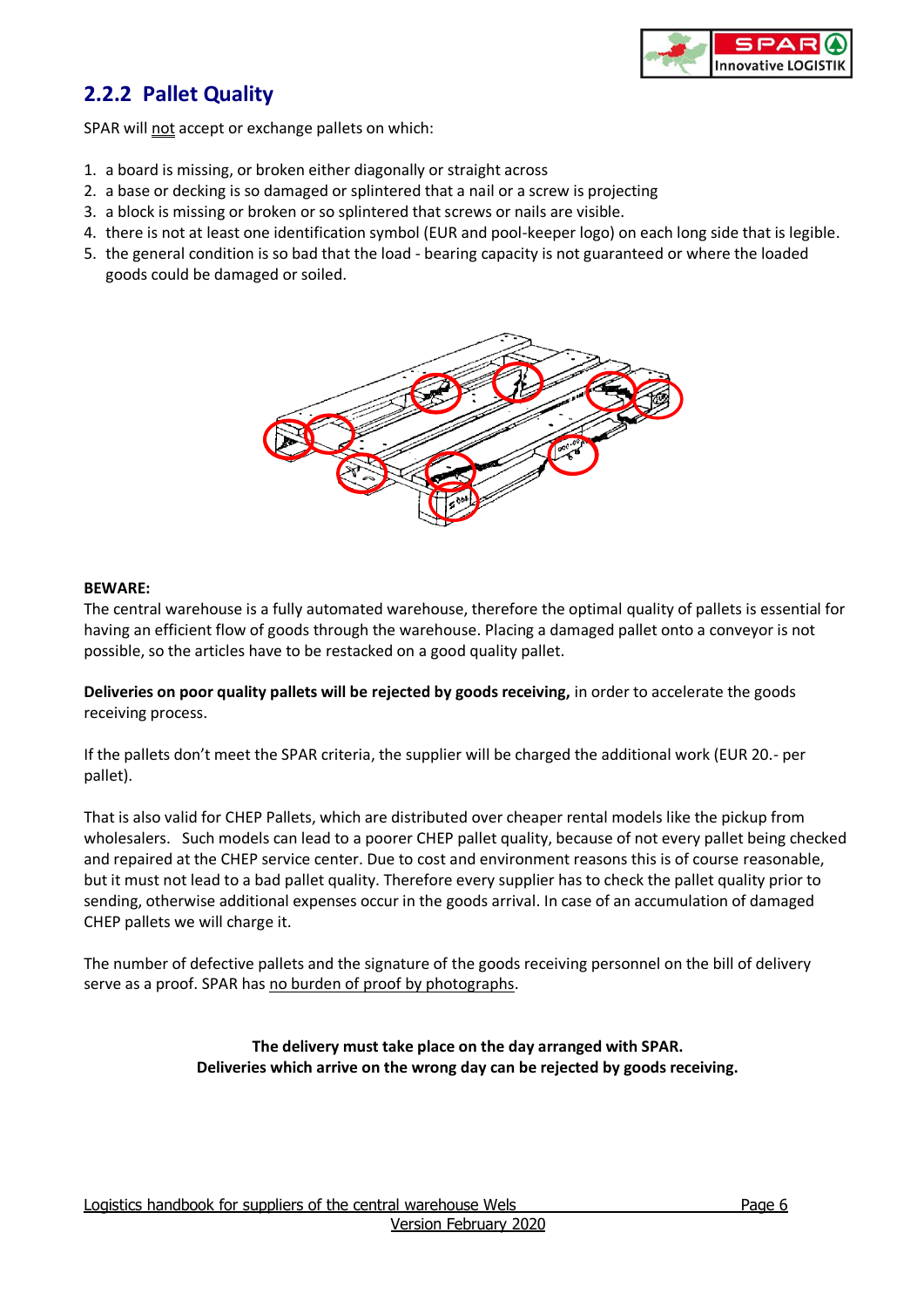

# <span id="page-6-0"></span>**2.2.3 Pallet Goods-Shifting**

There must not be a pallet goods-shifting, because otherwise the pallet cannot be placed onto the conveyor.



## <span id="page-6-1"></span>**2.2.4 Pallet Heights**

All warehouses are equipped according to EUL pallet heights.

The pallet heights are

| <b>ECR-Name</b>   | <b>EUL-Overall heights</b><br>incl. Pallet |                                 |
|-------------------|--------------------------------------------|---------------------------------|
| EUL <sub>2</sub>  | 2250 mm                                    | 2100 mm product + 150 mm pallet |
| EUL $1.4$         | 1620 mm                                    | 1470 mm product + 150 mm pallet |
| EUL <sub>1</sub>  | 1200 mm                                    | 1050 mm product + 150 mm pallet |
| EUL $\frac{1}{2}$ | 675 mm                                     | 525 mm product + 150 mm pallet  |
| EUL $\frac{1}{3}$ | 500 mm                                     | 350 mm product + 150 mm pallet  |

# <span id="page-6-2"></span>**2.2.5 Pallet Weight**

The total weight of a pallet may not exceed **950 kg**.

# <span id="page-6-3"></span>**2.2.6 ¼ Displays on Dollies**

A handling of displays and dollies in the central warehouse is not possible. These types of articles are only handled in the regional warehouses. Displays which exceed the weight of 25 kg have to be delivered - without exceptions - on dollies.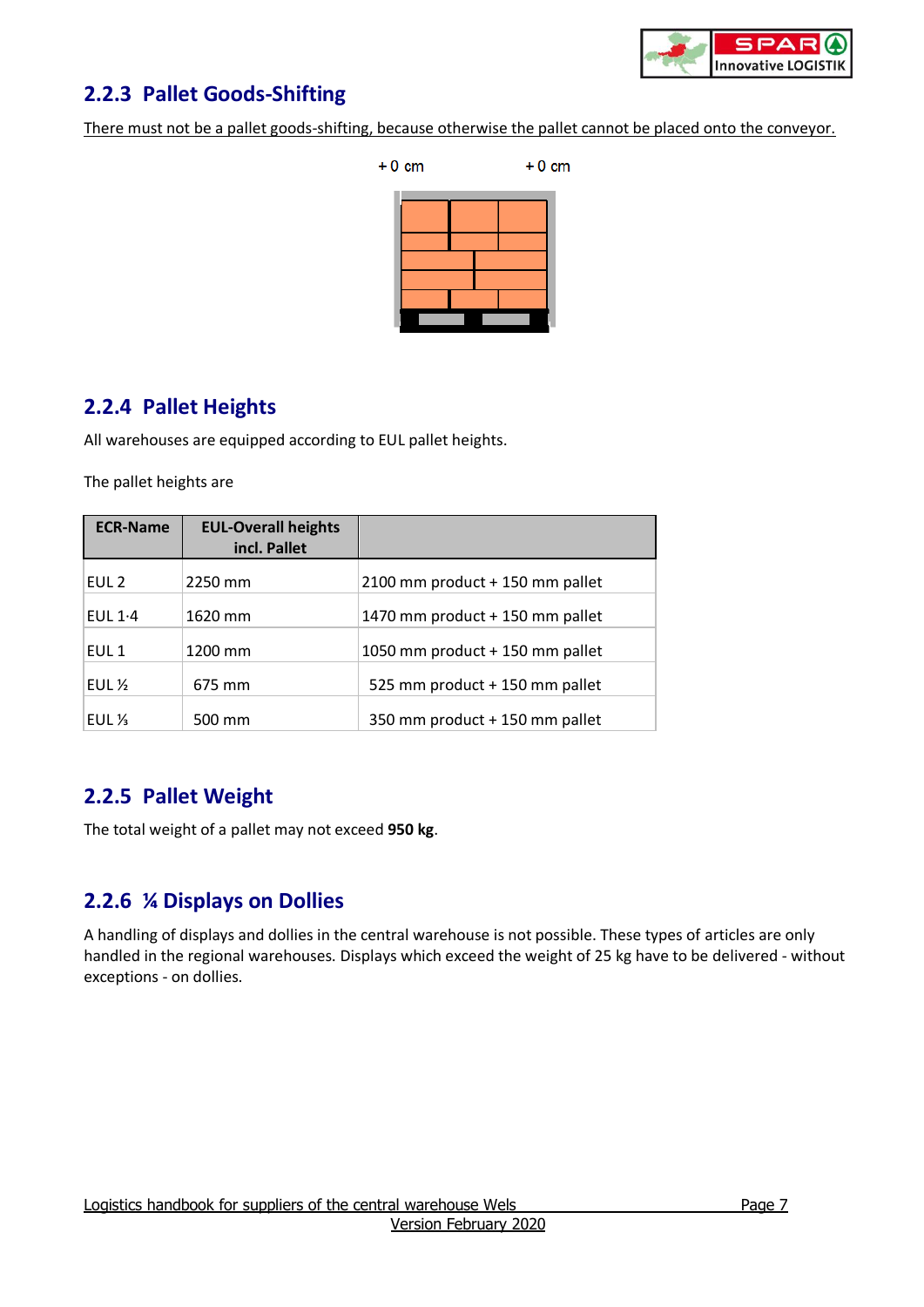

## <span id="page-7-0"></span>**2.2.7 Dangerous Substances**

The regulations of the ADR governing **limited amounts** ("Consumer packaging") must be followed

#### **A summary of the most important points as an extract from the aforementioned regulations:**

Dangerous goods counted as limited amounts if they are packaged and labelled according to the ADR:

- Packaging must be **composite packaging** i.e. numerous internal packages within an external package:
	- $-$  numerous inner packaging within an outer packaging: for instance, in a box or
	- $-$  numerous internal packaging in trays, combined into a packing unit with stretch (cling) or shrink film (Caution: only with use of inner packaging made out of metal or plastic – not for inner packaging made out of a different material like glass, may a stretch or shrink film be used instead of an outer packaging.)
- The **amount limits** (dependent upon the dangerous goods transport classification system) may not be exceeded:
	- $-$  for the highest allowable material amount per internal packing unit
	- $-$  in part, also the highest allowed material amount per transport item
	- in part additionally, for the highest allowed total mass of the transport item (i.e. the total mass of trays may generally not exceed 20 kg in total.)
- The transport items (packets or trays) must be clearly and permanently marked:
	- with the ID number of the contained goods prefixed with the letters "UN":
	- $-$  with various goods with different ID numbers in the same transport item: with the ID numbers of the contained goods prefixed with the letters "UN" or with the letters "LQ".

This **ID marking** must be framed by a black line, creating a square balanced on it's point with a side length of at least 100 mm; if the size of the transport item requires, this label may have smaller dimensions as long as it remains clearly visible.

This labelling must be visible at all times. Therefore, each labelling of transport items must also be affixed to out packaging (i.e. wrap or shrink film for securing stacked items on a pallet) if this makes the direct labelling of the transport items no longer visible.

# <span id="page-7-1"></span>**2.2.8 Condition of the pallet**

Every change of the pallet in terms of how the goods are placed on the pallet or the number of goods per layer or per pallet has to be reported in advance.

- $\Rightarrow$  [Gerhard.kroiss@spar.at](mailto:Gerhard.kroiss@spar.at)
- The goods have to be placed on the pallet without overhang, but using the full space of the pallet.
- The layers have to be stacked in a way to avoid any building of a tower.
- The amount of one article per layer has to be the same.
- All goods within one pallet need to have the same best before date and the same batch number.
- If the same article is part of different orders, it has to be delivered on different pallets.
- The pallets must not be stacked so high, that the bottom layers are damaged.
- If at least the amount of one layer is ordered for one article, it has to be placed on a separate pallet. It is allowed to have sandwich pallets.
- Slipsheets are not welcome and must only be used, if there is no other possible change to stabilize the pallet.
- Plastic foil and paper in between the layers must not be used.
- Only transparent plastic foil must be used, an edge protection is not allowed.

If the condition of the pallet does not meet our requirements, the supplier will be charged the additional work.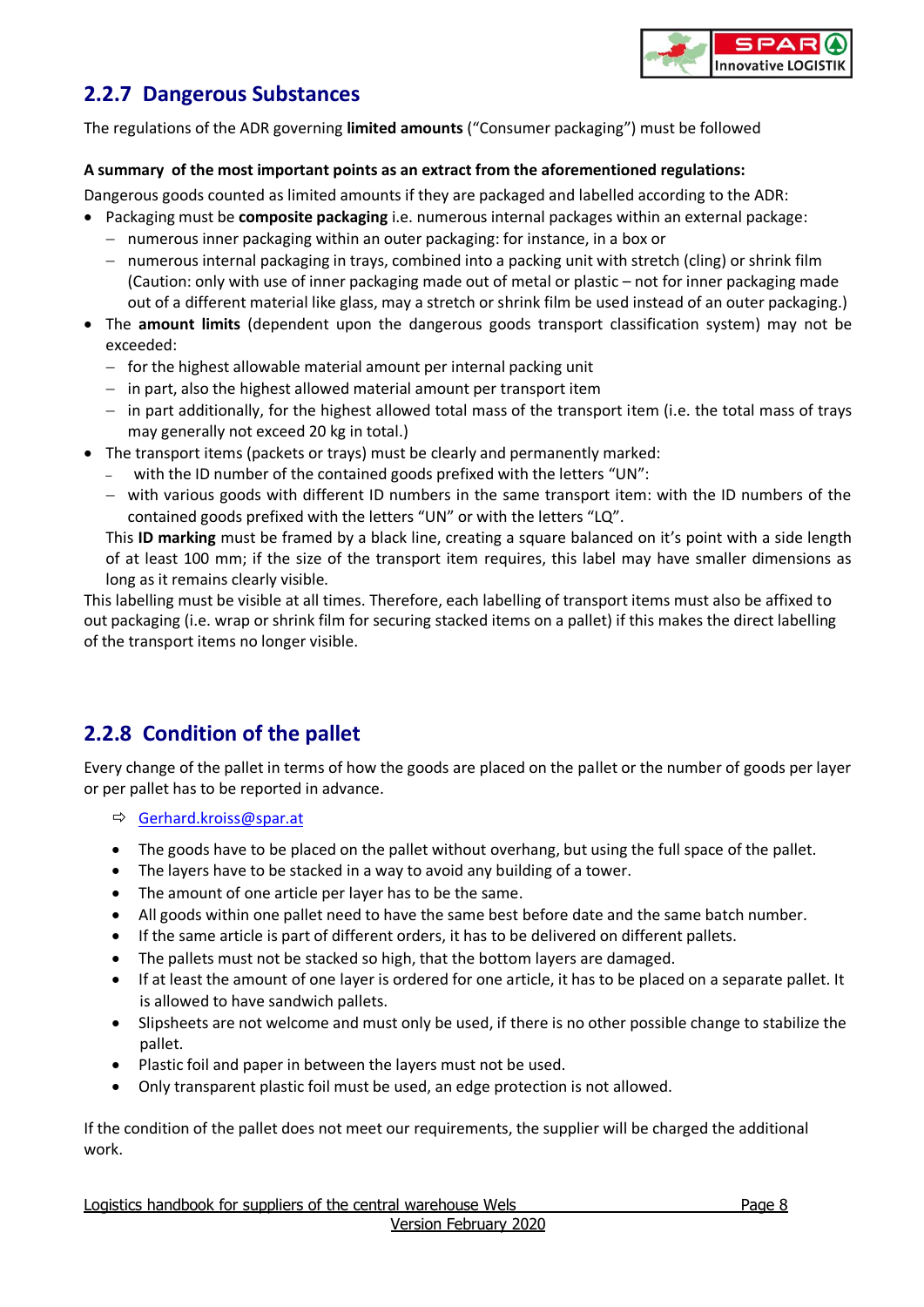

# <span id="page-8-0"></span>**2.2.9 Condition of the packaging**

Every change of the packaging has to be reported in advance.

- [Gerhard.kroiss@spar.at](mailto:Gerhard.kroiss@spar.at)
- The wholesale packaging unit has to be closed and compact. The handling in every situation has to be possible, without the danger of goods falling out.
- All Goods in shrinking foil must have the smallest possible window on the side to avoid goods falling out.
- If Shelf Ready Packaging is applied, the unit must be at least as stable and the view window as small to avoid goods falling out.
- If a lid is used, the connection to the carton must be as strong, that the whole weight of the carton is carried. The lid must not get apart from the carton.
- The size of the wholesale packaging unit should be adjusted to the size of the retail packaging unit.

If the packaging is in not in compliance to the above mentioned items, it has to be authorized.

[Gerhard.kroiss@spar.at](mailto:Gerhard.kroiss@spar.at)

If the condition of the packaging does not meet our requirements, the supplier will be charged the additional work.

## <span id="page-8-1"></span>**2.2.10 Delivery note**

For a proper goods arrival in the central warehouse a correct delivery paper is needed, on which the SPAR order number, the exact article description and the amount has to be quoted. For each SPAR order number a delivery note has to be handed over to the bureau of the goods arrival.

If the delivery note is not meeting our requirements, missing or placed on the goods, SPAR reserves the right to charge the supplier EUR 25,-.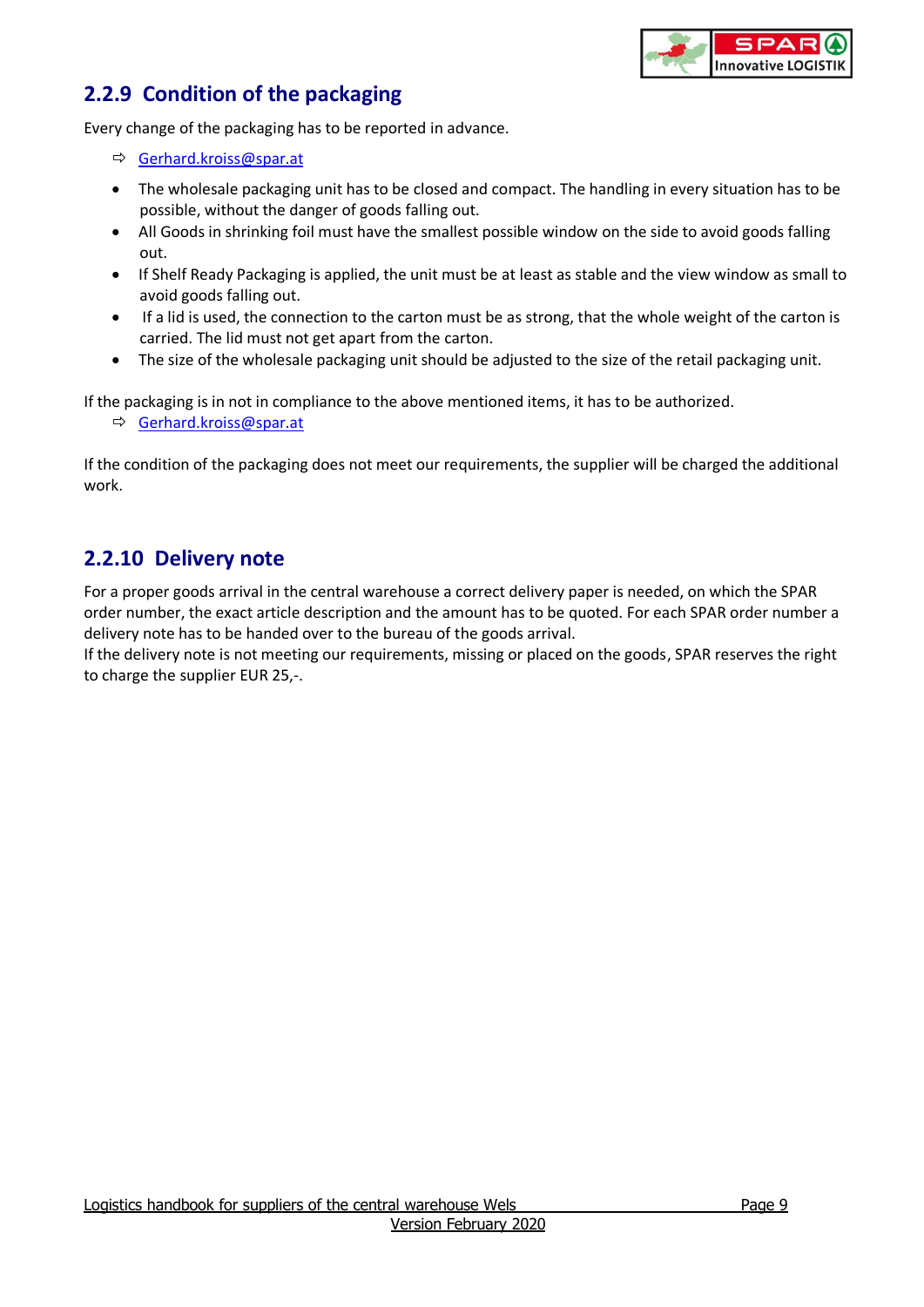

# <span id="page-9-0"></span>**3 Labelling**

Please send us a sample label (Pallet and WPU) for testing prior to the first delivery. If you generate a GS1 barcode for the first time, please contact the GS1 organisation of your country,

Approval: SPAR Österr. Warenhandels AG Zentrallager Wels, Terminalstraße 85, 4600 Wels

Melanie Kiefer, Tel. +43 7242 25403 528 E-Mail: [melanie.kiefer@spar.at](mailto:melanie.kiefer@spar.at)

Sonja Sommerhuber, Tel. +43 7242 25403 524 E-Mail: [sonja.sommerhuber@spar.at](mailto:sonja.sommerhuber@spar.at)

Stefanie Mayer, Tel. +437242 25403 527 E-Mail: [stefanie.mayer@spar.at](mailto:stefanie.mayer@spar.at)

Gerhard Kroiss, Tel. +43 7242 25403 521 E-Mail: [gerhard.kroiss@spar.at](mailto:gerhard.kroiss@spar.at)

Please visi[t http://www.gs1.at](http://www.gs1.at/) for further information.

## **Contact GS1 Austria**

GS1-Austria Brahmsplatz 3, 1040 Wien

Gerald Gruber, Tel: +43 1 505 8601 43 E-Mail: [gruber@gs1.at](mailto:gruber@gs1.at)

# <span id="page-9-1"></span>**3.1.1 Pallet Labelling**

SPAR requires the labelling of all pallets with the GS1-128+SSCC pallet label. **If the GS1-128 and the SSCC are missing or are encoded falsely, SPAR will charge the supplier EUR 5 per pallet.**

## **Data Content:**

| • SSCC - Number of the pallet                               | AI (00)    |
|-------------------------------------------------------------|------------|
| • the GTIN-Number of the secondary packaging (Wholesale PU) | AI $(02)*$ |
| $\bullet$ the best before date $-$ if available             | AI (15)    |
| $\bullet$ the batch number - if available                   | AI (10)    |
| • amount of secondary packaging (WPU) on the pallet         | AI (37)    |

\*The GS1-128+SSCC label must comprise the WPU GTIN which was agreed on with SPAR. Displaying other GTINs, for example the GTIN Number of the over packaging is not permitted.

## **Module width / Barcode height:**

Width: 0,495 – 1,016 mm Height: 32 mm

## **Sticker/Label format (Recommendation):**

DIN A5 210 x 148 mm (H x W) DIN A6 148 x 105 mm (H x W)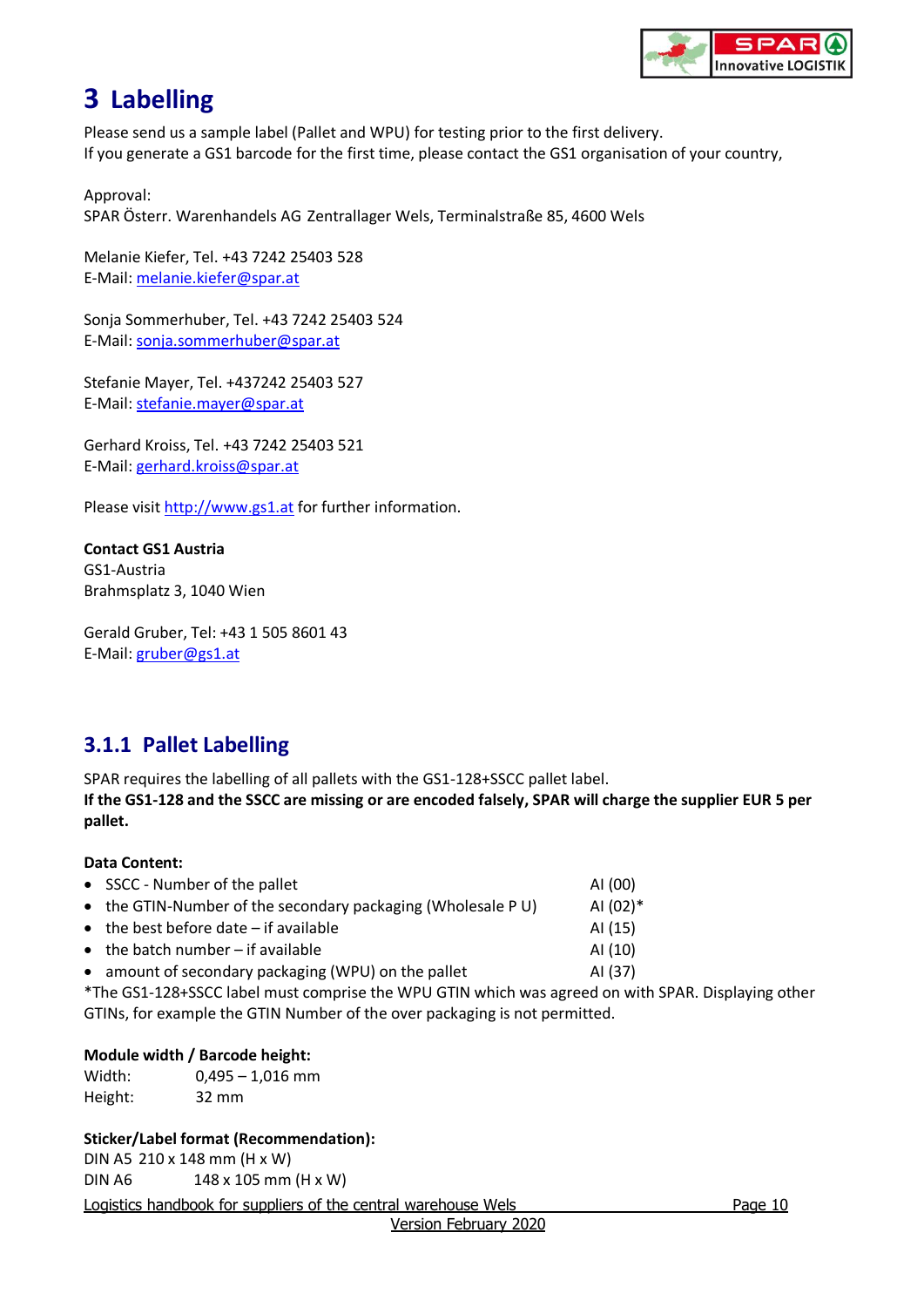

#### **Placement of the pallet labels**

According to the ECR handbook, the GS1 transport-label must be applied 400 - 800mm from the floor and at least 50 mm from the side. On transport secured pallets the sticker must be attached to the plastic film. One label must be applied on the narrow side and one on the long side to the right hand side of it.

For better processing in our warehouses, we would like to ask you to **attach the pallet label as far right as possible**. This allows us an optimal handling at every move of the pallet.

On low pallets it is allowed to bend the text field over the edge onto the top. The barcode part must be scan able without any further manipulation (ECR documentation "Harmonisierung GS1-128 - GS1 Transportetikett").



Pallets that are stacked on top of one another for transport must be labelled individually with an SSCC-label.

## <span id="page-10-0"></span>**3.1.2 Product Labelling**

#### **WPU (Wholesale -Packing-Unit)**

Basically, secondary packaging should be labelled with clear text as well as with a barcode (EAN-13, ITF-14, UPC-A, GS1-128 mit GTIN).

The content must be clearly and visibly stated. This facilitates the allocation of the goods to the bill of delivery. The product number, name and the number of single trade PKUs must be displayed. The labelling must be done according to GS1 standards, on two sides of the packaging.

#### **Should the labelling with EAN-13, ITF-14 or GS1-128 be missing or be encoded falsely, SPAR will charge the supplier a surcharge of EUR 0.37 per unit.**

#### **RPU (Retail Packing Unit)**

Labelling with a barcode (EAN-8, EAN-13, UPC-A).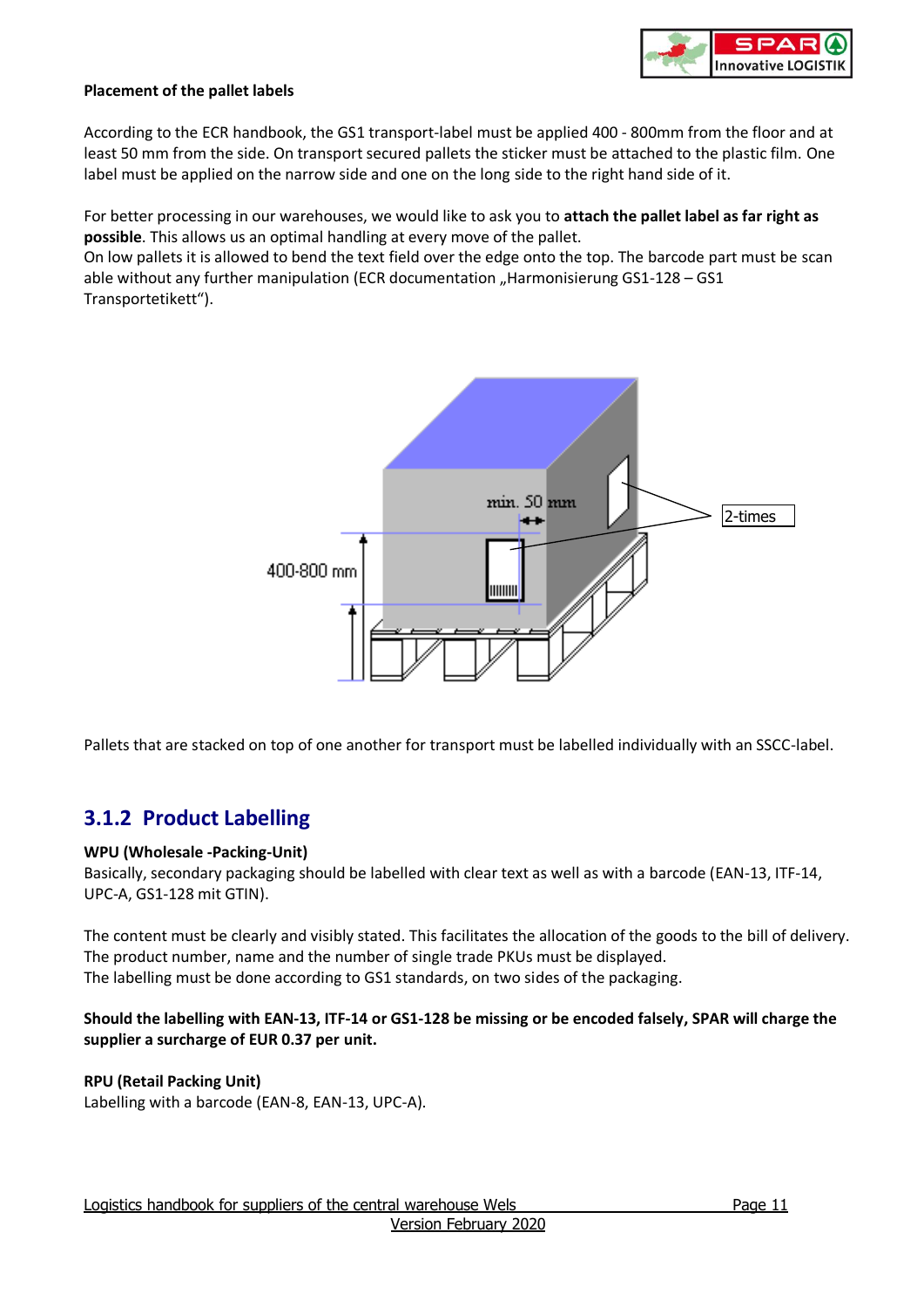

# <span id="page-11-0"></span>**3.1.3 Barcode quality**

In order to guarantee fast and efficient scans at the checkout counters and in the SPAR-wholesale warehouses, all barcodes have to meet the following quality standards:

The attached barcode symbol has to exhibit **at least** the following overall symbol class according to **ISO/IEC 15416:**

| $EAN-13/UPC-A$ :   | 1,5/06/670 |
|--------------------|------------|
| EAN-8:             | 1,5/06/670 |
| GS1-128 (EAN-128): | 1,5/10/670 |
| ITF-14:            | 1,5/10/670 |

whereby 1,5 is the overall symbol classification, 06,10 is the reference number of the bezel and 670 is the light wave length in nanometres.

The structure of the symbol has to comply with the respective specifications of the barcode symbology:

EAN-13/EAN-8/UPC-A: according to GS1 specifications respectively ISO/IEC 15420 GS1-128 (EAN-128): according to GS1 specifications respectively ISO/IEC 15417 ITF-14: according to GS1 specifications respectively ISO/IEC 16390

In order to guarantee an optimal readability of all barcodes, SPAR recommends an overall symbol classification of **2,5**.

Whether the barcode symbol complies with the quality requirements can be verified by GS1 Austria [\(www.gs1.at\)](http://www.gs1.at/).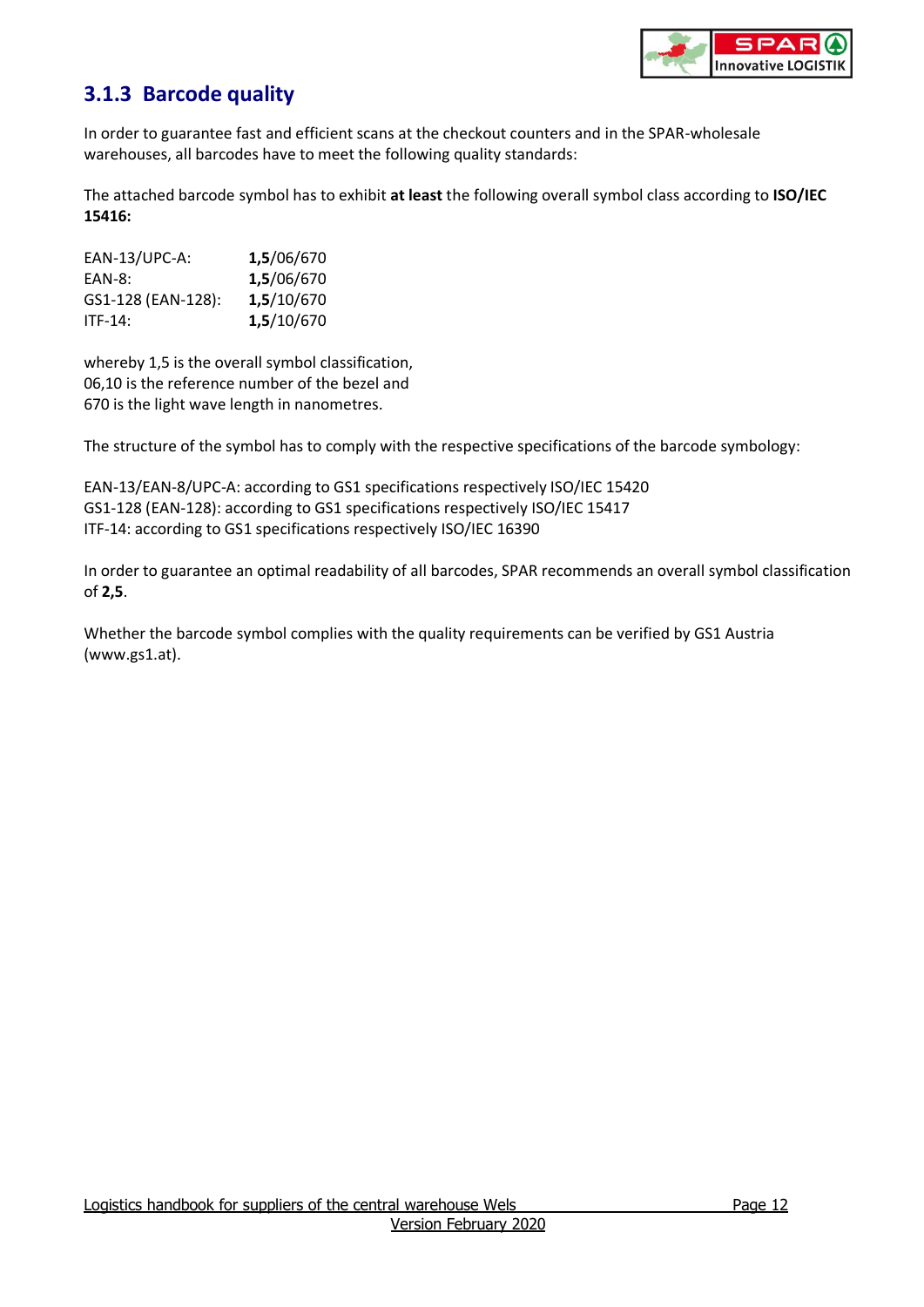

# <span id="page-12-0"></span>**4 Electronic Data Interchange with SPAR**

SPAR provides the possibility of interchanging data electronically. The supported messages are orders, Despatch Advice (for warehouses and direct deliveries) and Invoic.

In our Warehouses we set a high value into the DesAdv. This electronic message enables precise planning and processing at the goods receiving and thus accelerates the process. This results in shorter waiting times.

Therefore we expect our partners to transmit electronic bills of deliveries which accord to todays standards.

## **BEWARE! In order to use DesAdvs, the correct use of the GS1-128 label on the pallets is absolutely necessary.**

Information on the composition of Despatch Advices can be found on our B2B Portal [\(http://b2b.spar.at\)](https://b2b.spar.at/). In the Warehouses we require the hierarchical DesAdv incl. SSCC.

If the transmitted data (expiry date, batch, quantity) are not correct, SPAR reserves the right to charge the additional expenses of 100 EUR.

# <span id="page-12-1"></span>**5 Guidelines for CPFR-Suppliers**

Please find all necessary information in the SPAR b2b **[\(http://b2b.spar.at\)](https://b2b.spar.at/).**

# <span id="page-12-2"></span>**6 Contact central warehouse Wels**